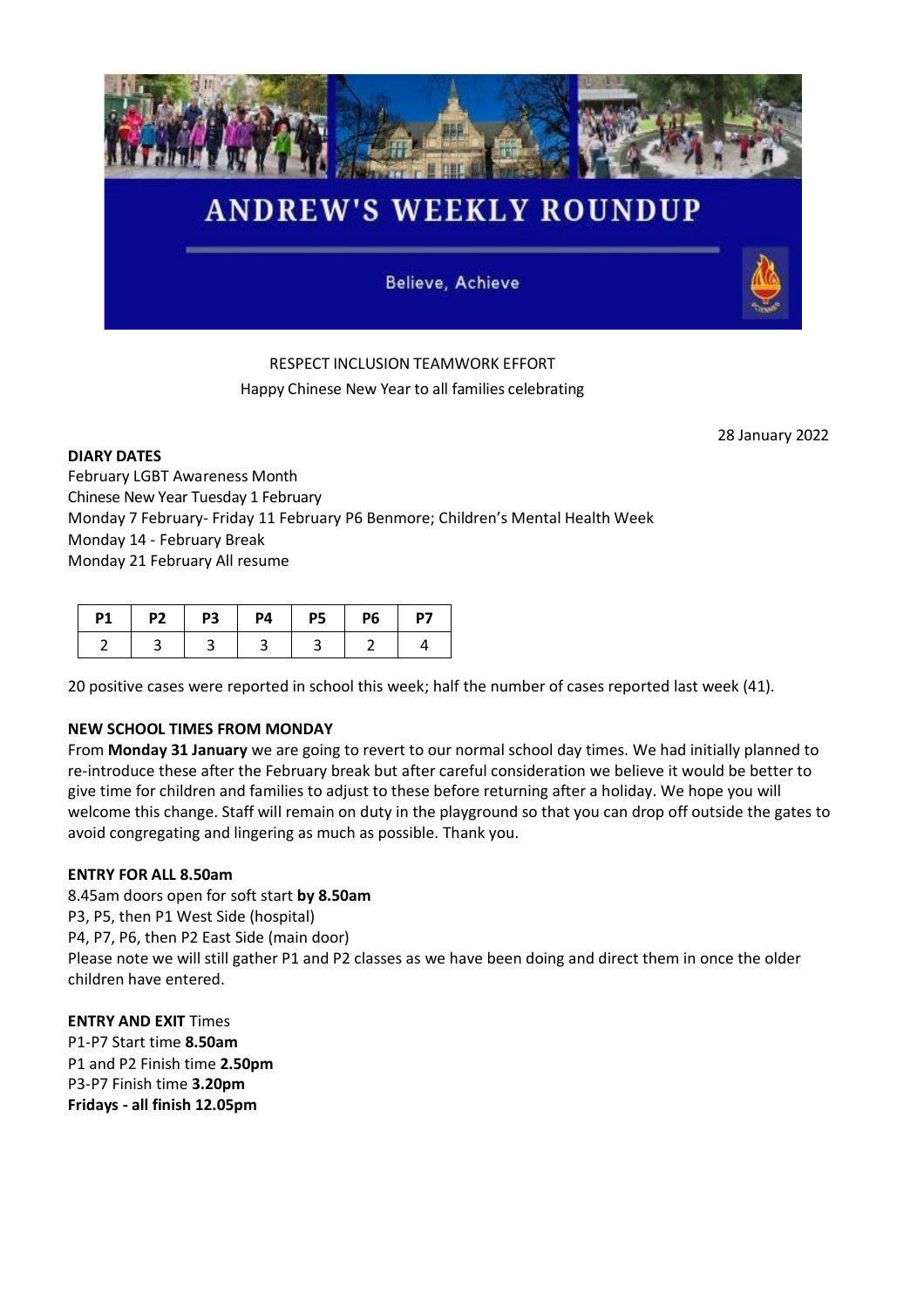**Morning break** P1 and P2 10.20-10.40am P3 and P4 10.25 - 10.40am P5-P7 10.50-11.05am **Lunch break** P1 and P2 12.00-12.45pm P3-P7 12.35-1.20pm Please note there will still be three sittings for lunch.

After the February break we will invite parents to volunteer to help us supervise P7 pupils at the Meadows at lunch time.

| <b>Year Group</b> | <b>Start</b> | <b>Mon-Thurs Finish</b> | <b>Friday Finish</b> | <b>ENTRANCE / EXIT</b> |
|-------------------|--------------|-------------------------|----------------------|------------------------|
| P <sub>1</sub>    | 8.50am       | 2.50 <sub>pm</sub>      | 12.05pm              | <b>WEST DOOR</b>       |
| P <sub>2</sub>    | 8.50am       | 2.50pm                  | 12.05pm              | <b>EAST DOOR</b>       |
| P <sub>3</sub>    | 8.50am       | 3.20pm                  | 12.05pm              | <b>WEST DOOR</b>       |
| P <sub>4</sub>    | 8.50am       | 3.20pm                  | 12.05pm              | <b>EAST DOOR</b>       |
| P <sub>5</sub>    | 8.50am       | 3.20pm                  | 12.05pm              | <b>WEST DOOR</b>       |
| P <sub>6</sub>    | 8.50am       | 3.20pm                  | 12.05pm              | <b>EAST DOOR</b>       |
| P7                | 8.50am       | 3.20pm                  | 12.05pm              | <b>EAST DOOR</b>       |

### **PLAY SPACE NEWS**

Thank you to Caroline McKellar, Chair of the Parent Council, and Councillors Steve Burgess, Alison Dickie, Ian Murray MP, Ian Perry and Cameron Rose who have lent their support in providing safe play space for our children. The motions Councillor Steve Burgess kindly submitted to the Transport and Environment Committee (TEC) on behalf of the Southside Newington Ward Councillors and the Parent Council have been agreed at the TEC meeting on 27 January. You can access the relevant section of the meeting online via this link: [https://edinburgh.public-](https://edinburgh.public-i.tv/core/portal/webcast_interactive/638917/start_time/20174000?force_language_code=en_GB)

[i.tv/core/portal/webcast\\_interactive/638917/start\\_time/20174000?force\\_language\\_code=en\\_GB](https://edinburgh.public-i.tv/core/portal/webcast_interactive/638917/start_time/20174000?force_language_code=en_GB)\_Positive news and testament to the tireless energy, dedication and drive of our Parent Council and always supportive Ward Councillors. Councillor McInnes, who convened the meeting, acknowledged legal complications continue to hamper ambitions but we are grateful for her longstanding support and action to improve play space for the children. We fervently hope that agreed proposals to close the road permanently outside the school – first raised as a motion by Councillor Burgess in 2013 - can be hastened.

## **ROAD SAFETY PLEA – NO CARS NEAR SCHOOL AT DROP OFF AND PICK UP**

Police officers attended school on Wednesday and observed that cars are still driving into Sciennes Road at drop off and pick up. The road has been closed to all traffic at these times the entire length of Sciennes Road from Livingstone Place to Sylvan Place for many years. We implore parents, for safety reasons, that you please do not drive into, stop, reverse or turn in Sciennes Road during road closure times. Parents have also been double parking or stopping on double yellow lines in Tantallon Place and surrounding streets. Please note this far too regularly causes significant hazards to children and families on foot and cycling and we ask for your support in keeping all our children safe. A car which was photographed on Monday driving through the cycle path from west to east along the front of the school has been reported to the Police. Fortunately, P1 and P2 were safely in the playground and no children were using the road play space at that time.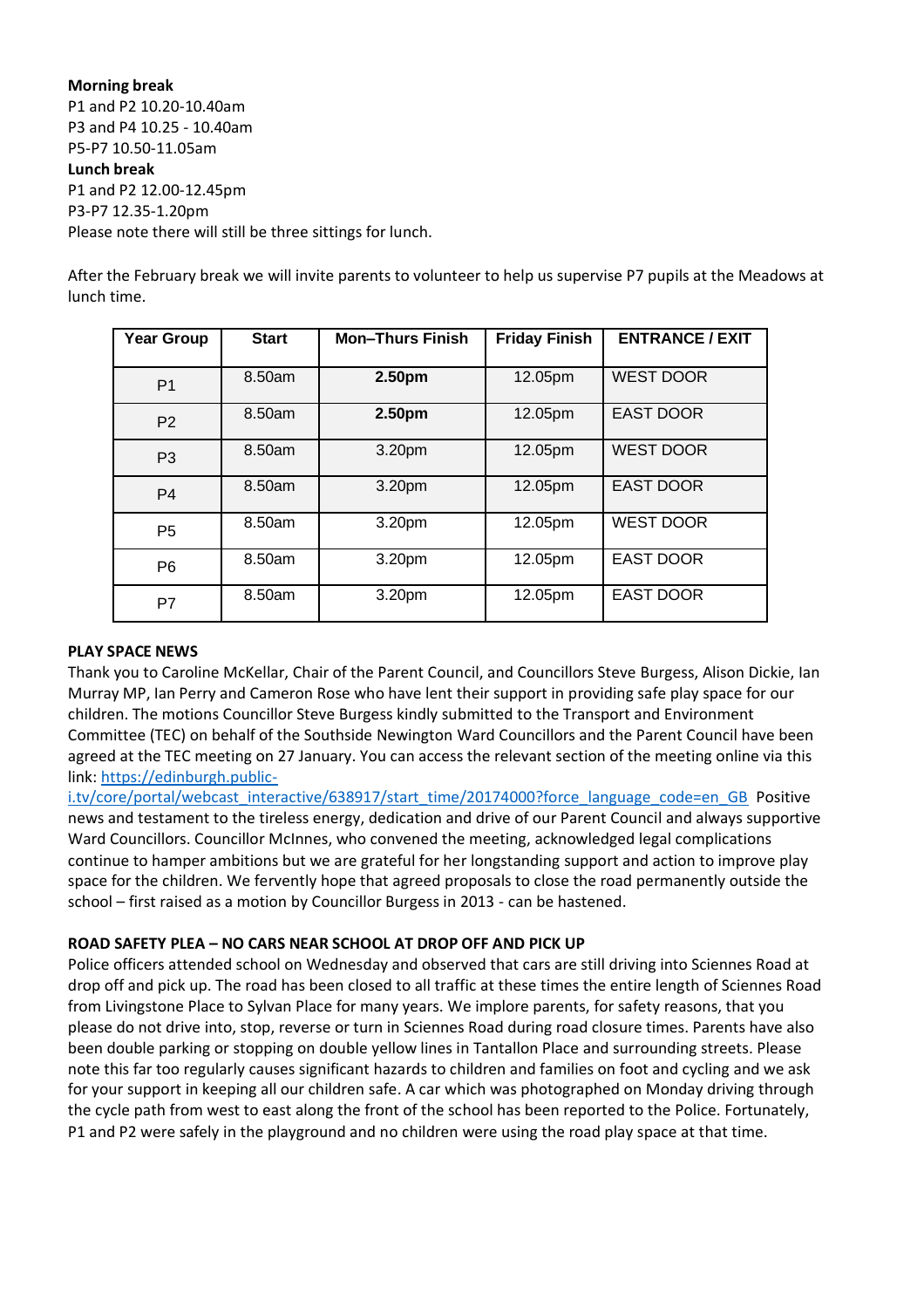### **ST LEONARD'S NURSERY LEADING THE STRATEGY**

Carolyn Anstruther (DHT for St Leonard's Nursery) and Lauren Taylor the Senior Early Years Officer were invited to present at two City of Edinburgh 'Leading the Strategy' meetings on Thursday 27 January as an example of excellence in practice. The theme was Working with our Families. We continue to enjoy and build on our relationship with St Leonard's Nursery and look forward to developing further links across both communities. What fantastic recognition for Carolyn's wonderful leadership skills! Well done to both Carolyn and Lauren. Please see our school website for further information about St Leonard's Nursery. [Sciennes Primary School](https://sciennesprimaryschool.com/) – Believe•Achieve

### **LUNCHTIME RUNNING CLUB**

*The new Lunchtime running club kicks off this coming Tuesday at 12:25pm. We will meet at the East gate (main door) entrance and head off at 12:30pm. This a reminder that ANY parents/carers are welcome to join us for a 4k run through the community at a leisurely pace. If you fancy getting out there on a Tuesday lunchtime, please let me know –[9055990@ea.edin.sch.uk](mailto:–9055990@ea.edin.sch.uk) We look forward to running with you.*

John Armstrong, Depute Headteacher

### **P6 at BENMORE 7-11 February**

We are all really looking forward to the P6 residential at Benmore and will do all we can to make sure it is a positive and rewarding experience for everyone. Medical forms will be issued next week. Please complete a form for any medication for your child (including Calpol or Travel Sickness pills) and hand to the Class Teacher **with the medication** in a clear, labelled bag on the **day of departure**. We will also issue boxes of Lateral Flow Device tests for use before we leave. As explained at the meeting last week and in the accompanying email, you are encouraged to test on three days before departure. Please also pack the remaining tests so your child can take these with them on the trip in case needed, though we hope it will not be necessary to use them. Further information is available on the P6 Class Page on our school website: [Sciennes@Benmore2022 \(wordpress.com\)](https://sciennesbenmore2022.wordpress.com/)

# **Staffing for the trip:**

**Monday to Friday** Ms McGrouther, Ms French, Mrs Clark, Mrs Robertson and Mrs Stove **Monday to Tuesday, returning Wednesday morning**  Ms Gallagher and Mr Gilchrist **Wednesday to Friday** Mr Armstrong and Ms Gladstone **Monday to Friday**

Ms Anstruther is normally at St Leonard's Nursery on Mondays, Tuesdays and Wednesday mornings and at Sciennes on Wednesday afternoons and Thursdays. She does not work on Fridays but during Benmore Ms Anstruther will be at Sciennes Monday to Friday. Senior Leader Marie Lyon will also be on hand that week should we require any additional support in Andrew's absence.

## **P7 at LAGGANLIA 9 -13 May**

Planning is well underway for our P7 residential excursion to Lagganlia on 9 May. P7s will be issued with KiC forms on Monday and payment details will be published on ParentPay. We will hold an Information Session for parents and carers after the February break.

### **UNIFORM SALE**

Next Friday 4 February at 12.15pm there will be a uniform sale in the fenced area of Sciennes Road at the front of the school. Thank you very much to Diana Rapan and fellow members of the Parent Council for organising. Tables will be spaced out and we would appreciate families following a one-way system, entering from the main door side gate and exiting towards the hospital side gate. A great example of Sustainability in practice!